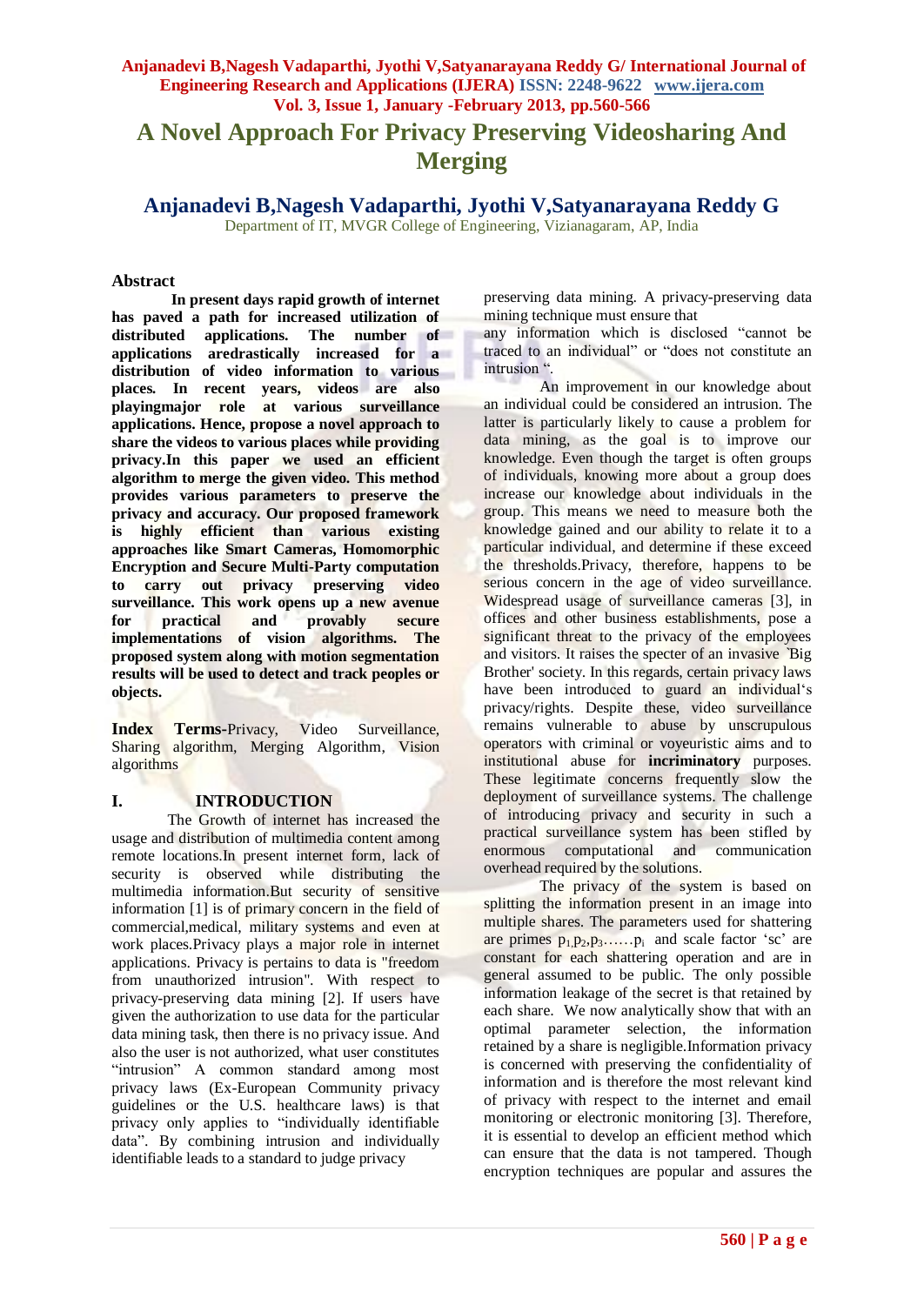integrity and secrecy of information, single point failure is the major vulnerability [3] for large information (like satellite photos,medical images or even video information) contents. Privacy in the workplace is a very important issue that can cause some controversy. There are certain privacy laws that are designed to protect employees and when using video surveillance, privacy of employees must be considered [4]. Privacy issues on video surveillance cameras are most likely to occur when the employees do not realize that they are being filmed (covert video surveillance) or when cameras are located in places where people do not want to be filmed. There are also concerns that, video surveillance (particularly covert video surveillance) may unfairly target certain minority groups.

Video surveillance is a critical tool for a variety of tasks such as law enforcement, personal safety, traffic control, resource planning, and security of assets, to name a few. Rapid development/deployment of closed circuit television *(CCTV)* technology plays a key role in observing suspicious behavior. However, the proliferation in the use of cameras for surveillance has introduced severe concerns of privacy. Everyone is constantly being watched on the roads, offices, supermarkets, parking lots, airports, or any other commercial establishment. This raises concerns such as, watching you in your private moments, locating you at a specific place and time or with a person, spying on your everyday activities, or even implicitly controlling some of your actions. Advantage of video surveillance is it keeps track of video information for future use and is helpful in identifying people in the crime scenes etc. Disadvantage of the present system is that it is difficult to maintain heavy amount of raw video data and Human interaction. This requires higher bandwidth for transmitting the visual data.

Privacy preserving video surveillance addresses these contrasting requirements of confidentiality and utility. The objective is to allow the general surveillance to continue, without disrupting the privacy of an individual. This novel technology addresses the critical issue of ―privacy invasionin an efficient and cost-effective way. Privacy concerns often prevent multiple competitive organizations from sharing and integrating data taken from various videos. In traditional approaches, various algorithms are developed to prevent privacy in some extent. But in privacy preserving video surveillance uses the secret sharing technique to achieve complete privacy and efficient computation of surveillance algorithms.

#### **Role of Visual Data**

While general purpose secure computation appears to be inherently complex and oftentimes impractical, we show that due to certain "suitable" properties of visual information, efficiency and security co-exists in the domain of computer vision. We exploit the following facts, which are valid for most of the computer vision tasks. Meaningful images from real-world have following properties that are of interest to us.

#### **Limited and fixed Range**

The values that an algorithm can take are finite and are from a limited fixed range. And more importantly the range is known aprior [5]. Thus, the algorithms that have multiple possible answers, but only one of them within this possible range, are as valid as solutions that have only one answer. Such algorithms need not be useful (or correct) for a general purpose (non-vision) tasks. In this approach, we have exploited this by designing efficient, secure surveillance solutions that has infinite answers, but only one of them in the valid range. Interestingly, in this process, we I also circumvent Oblivious Transfer, thereby gainingin efficiency.

#### **Scale Invariance**

The information in the image remains practically unchanged even if we change the units of measurement or scale the whole data. This is not true for most non-image information. We exploit this to design a wrapper algorithm which converts a partially secure algorithm to a completely secure one. For example, consider a partially secure algorithm that may reveal the LSB of all the pixels. Suppose this algorithm is run on an input which is scaled (at least by a factor of two) with all the LSBs randomized. Then note that with practically no change in the output, the original input (before scaling) is completely secure. Keeping in mind the above properties, this design is a vision specific, distributed framework for surveillance tasks that preserves privacy. The emphasis is on performing this efficiently, thus facilitating proactive surveillance. In this framework, each video is shattered into shares and each one is sent to a different site in such a way that each site has no information about the scene (data-specific secret sharing). The complete algorithm runs in this distributed setup, such that at the end of the protocol, all that the observer recovers is the final output from the results obtained at each of the site.The extent to which employers can use video surveillance to monitor employees may depend on the state they are living in and the type of business they are conducting. In most cases, employees should be notified of the video surveillance that is taking place and the video surveillance should not include areas where employees have a right to expect some privacy. In some cases, covert video surveillance is allowed (for instance, when an employee is suspected of criminal activity), but an employer may need to get permission from the relevant authorities before implementing this. General video surveillance for security purposes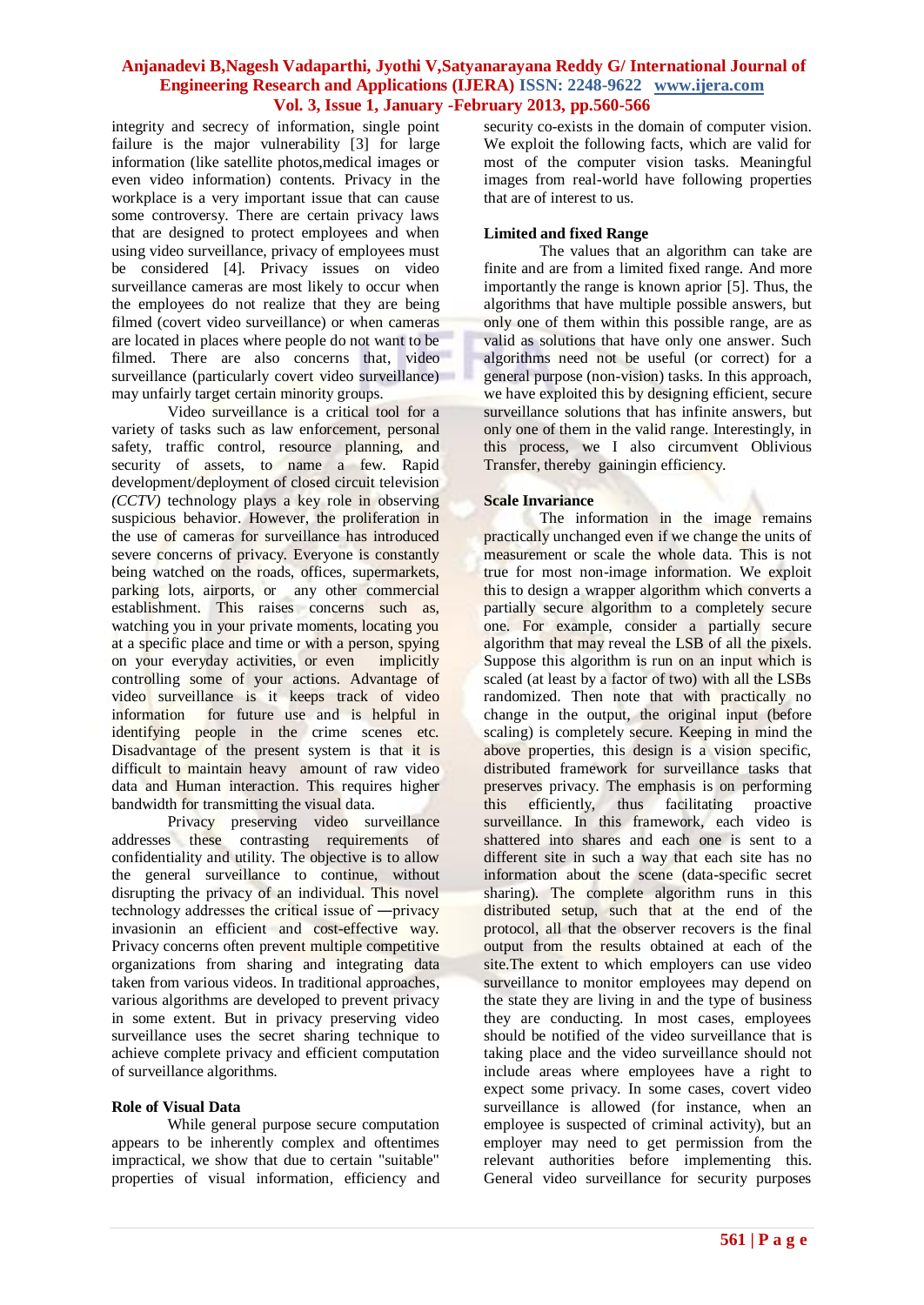will, in most cases, not be considered to breach any privacy rights in the workplace.Video surveillance is not the only type of monitoring that may be conducted in the workplace.

Thus, to resolve these problems, secret sharing schemes have been proposed based on threshold in 1979. Secret Sharin*g* refers to a method for distributing a secret among a group of servers each of which is allocated a share of the secret [6]. The secret can be reconstructed only when the shares are combined together; on their own, the individual shares give no information of the secret. Several types of secret sharing schemes have been proposed in literature**.** Shamir'**s** secret sharing scheme [6] represents the secret as the y-intercept of an n-degree polynomial, and shares correspond to points on the polynomial. In contrast, Blakley'**s**  scheme specifies the secret as a point in ndimensional space [3], and gives out shares that correspond to hyper planes that intersect the secret point. The primary motivation behind Secret Sharing is of securing a secret over multiple servers. However, computing functions on the input secretly shared among *n*-servers requires highly communication intensive protocols (which relies on some sort of SMC). Furthermore, such schemes result in huge data expansion, which becomes inefficient for large secrets, such as live-videos (as in our case). For example, Shamir's shares are each as large as the original secret, where as Blakley's scheme is even less space-efficient than Shamir's. Each secret share is a plane, and the secret is the point at which three shares intersect. Two shares yield only a line intersection.

The primary motivation is proposing a paradigm shift for our real-timetasks was to reduce communication. We next show that visual-data has certain characteristic properties, which can be exploited to define a tailor made Secret Sharing scheme exclusively for visual data. Compared to the standard CRT based Secret Sharing schemes, our scheme significantly reduces the data expansion by at least a factor of,where is the number of servers/shares. Such reduction is prominent for huge data such as live-video feeds, thus making privacy preserving video surveillance practical.

## **Video surveillance techniques Public Key Encryption (PKC)**

The process of converting the plaintext (P) to cipher text (C) using an algorithm is called encryption (E). On the other hand, restoring the plaintext from the cipher text is called decryption (D). Public key Encryption (PKC), also known as asymmetric cryptography, is a form of cryptography in which key used to encrypt a message differs from the key used to decrypt it. Private Key is kept secret, while the public key can be widely distributed. The message that needs to be conveyed to the recipient is encrypted using his public key. It can only be

decrypted by the corresponding private key. These keys are related mathematically, but the private key cannot be practically derived from the public key.

In practice, PKC can be used to ensure confidentiality of the data. The messages encrypted with a recipient's public key can only be decrypted using the corresponding private key. The private key of which is known only to the intended receiver. Asymmetric key algorithms are generally found to be computationally expensive. Some ofthe popular PKC algorithms include Pailliers and El-Gamal.

## **Secure Multi-Party Computation(SMC)**

In cryptography, secure multi-party computation or secure computation or multi-party computation (MPC) is a problem that was initially suggested by Andrew C. Yao [5] in 1982 paper. In that publication, the millionaire problem was introduced: Alice and Bob two millionaires who want to find out who is richer without revealing the precise amount of their wealth. Yao proposed a solution allowing Alice and Bob to satisfy their curiosity while respecting the constraints. The concept is important in the field of cryptography and is closely related to the idea of zero-knowledgeness.

In general, it refers to computational systems in which multiple parties wish to jointly compute some value based on individually held secret bits of information, but do not wish to reveal their secrets to one another in the process. For example, two individuals who each possess some secret information— $x$  and  $y$ , respectively—may wish to jointly compute some function  $f(x,y)$ without revealing any information about *x* and *y*  other than can be reasonably deduced by knowing the actual value of  $f(x,y)$ , where "reasonably deduced" is often interpreted as equivalent to computation within polynomial time.

The primary motivation for studying methods of secure computation is to design systems that allow for maximum utility of information without compromising user privacy. SMC uses interactions between multiple parties to achieve a specific task, while keeping everyone oblivious of others data. Introducing privacy and security in visual data processing was attempted with considerable success in different domains. Blind vision [7] allows someone to run their classifier on another person's data without revealing the algorithm or gaining knowledge of the data. Shashank exploited the clustered nature of image databases to improve the efficiency of SMC for example based image retrieval by processing multiple queries together.

## **Smart Cameras**

Smart cameras do surveillance in the camera itself or try to mask sensitive information in the videos. The former requires expensive programmable cameras and are restricted to single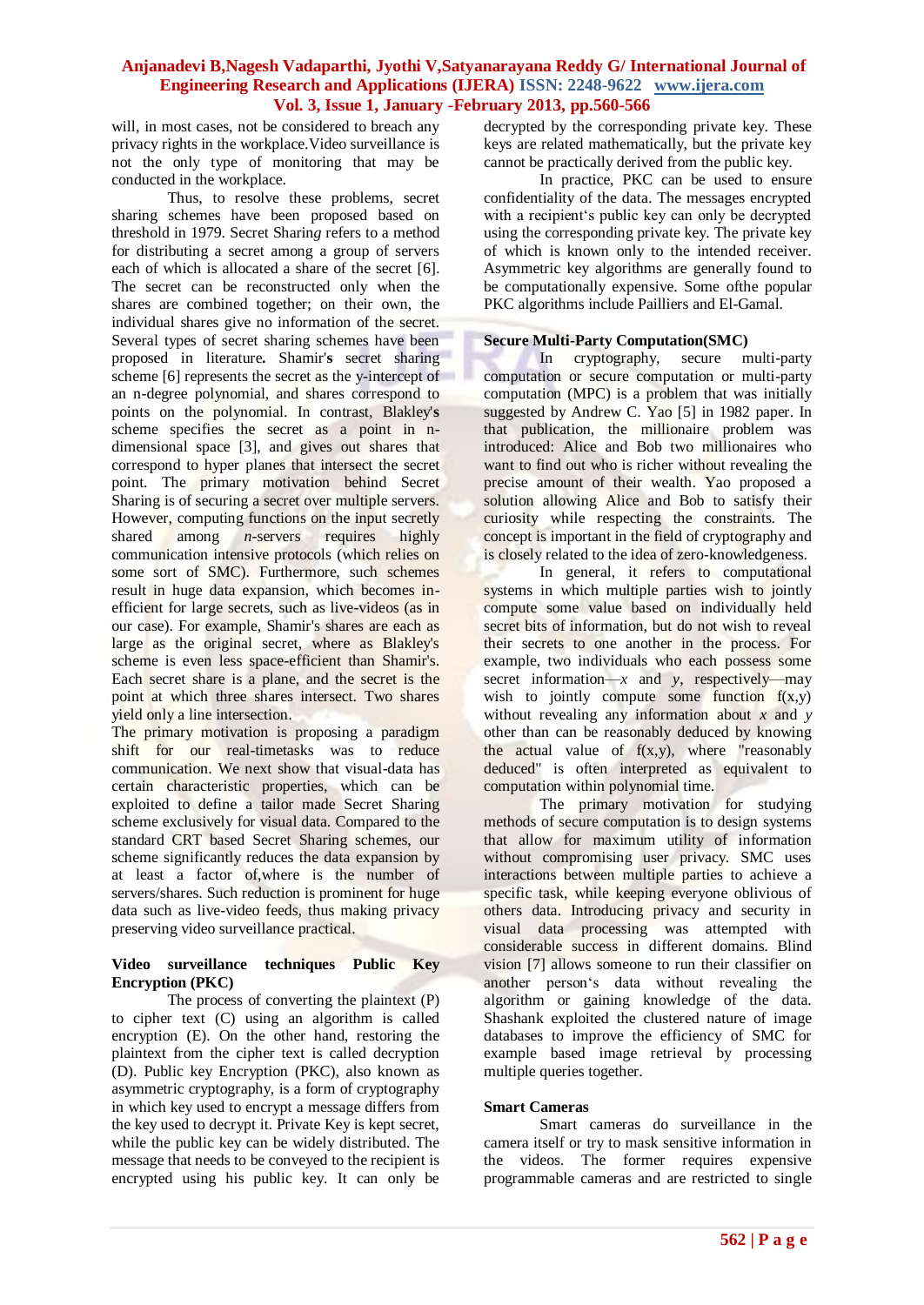camera algorithms. Changing the algorithms is tedious and costly. The second approach addresses problem specific concerns in surveillance videos. Face swapping and face de-identification [8] try to modify face images such that they can be automatically detected, but cannot be correctly recognized. Face detection techniques uses programmable cameras to carry out detection and masking of the regions of interest.

All the above approaches rely on the success of detection of interest regions and do not provide any guarantee of privacy. Moreover, the original video is lost in all. We note that most of the current privacy preserving algorithms are based on the generic framework of SMC requires heavy communication to achieve secure computation. For instance, a single multiplication is carried out via complex distributed protocol involving oblivious transfer [9], which is a highly communication intensive subroutine in SMC.

Factually, the round-trip time in a LAN is of the order of a few milliseconds, whereas several floating operations take no more than few nanoseconds. Clearly, these delays are too high, while dealing with voluminous data like surveillance videos. Hence, solutions based on SMC are impractical for our application. In this work, the paradigm of secret sharing is to achieve private and efficient computation of surveillance algorithms [10]. Secret sharing  $(SS)$  methods  $[11,12]$  try to split any data into multiple shares such that no share by itself has any useful information, but together, they retain all the information of the original data. However, the standard SS methods, which were invented to address secure storage of data, results in significant data expansion (each share is at least the size of the data).

Computing on the shares is inefficient as it would require some sort of SMC. In this work, we exploit certain desirable properties of visual data such as fixed range and insensitivity to data scale, to achieve distributed efficient and secure computation of surveillance algorithms in the above framework. This approach also addresses the concerns related to video surveillance, presented below. To achieve distributed secure processing and storage and also address these issues more effectively we have developed a new system to supporting privacy preserving video surveillance.

But all these techniques have various disadvantages such as increase in share size,poor contrast ratio in the reconstructed image or other issues related to security before computation of the image.

Hence, to overcome these drawbacks, a new approach is proposed using sharing and Merging algorithms, which are more efficient than the other techniques. In this approach, we have utilized Chinese remainder theorem for merging various shares into a secret. The rest of the paper is organized as follows, Section-I describes the procedure to preserve the privacy before secret distribution andSection-II explains the Privacy preserving technique using sharing algorithm and<br>Merging algorithm section-III describes<br>the  $M$ erging algorithm section-III ExperimentalResults and finally, Section-IV concludes the paper.

Privacy is a major concern in video transmission. Before transmission of video from one place to another,it is essential to change the form of the information to provide security to the information which is to be transmitted. Therefore, to attain this process, consider a video file (.avi or .mpg) and split into number of frames. Select one of the frames F from video V. For enabling the distributed secured processing, frame F is distributed to N number of parties.If frame F is directly distributed, there is a chance of information leakage.Hence, to avoid information leakage, we need to maintain privacy to the input frame.In this process, scaling (scale the positive integer with each pixel) and randomization(generation of random number and summation with each pixel) are applied to the frame. After scaling and randomization, the frame is processed for secret sharing.

## **II. PRIVACYPRESERVINGTECHNIQUE USING SHARING ALGORITHM AND MERGING ALGORITHM**

**Input:** Capturing a video from camera and spilt into frames.

Step1: Initially, choose N number of relatively primes( $gcd(I, J)=1$  the I and J are relatively prime) where N equal to number of shares.

Step2: Apply the Scaling (Scale the pixels with fixed integer i.e.,sc) and Randomization (adding randomvalues to each pixel) for ensuring accuracy before sharing algorithm.

To obtain the shares from the secret S as

share  $l = S \mod p_1$ , share  $2 = S \mod p_2$ , share  $3=$ S mod  $p_3$ 

shareN=S mod  $p_N$ ,

where,  $P_1$ ,  $P_2$ , ....  $P_N$  are relatively prime. Step3: Each share is sent to individual computational severs and apply the affine transformation on each individual computational server.

Step4: Affine Transformation on share1 as  $(p, d_i +$  $q.scmodp1$ , where p,q are fixed values which are used for privacy and d<sub>i</sub> is pixel values of share1 and sc is scaling factor.

Step5: Affine Transformation is applied to each independent server and keeps results for obtaining original result.

#### **MERGING ALGORITHM**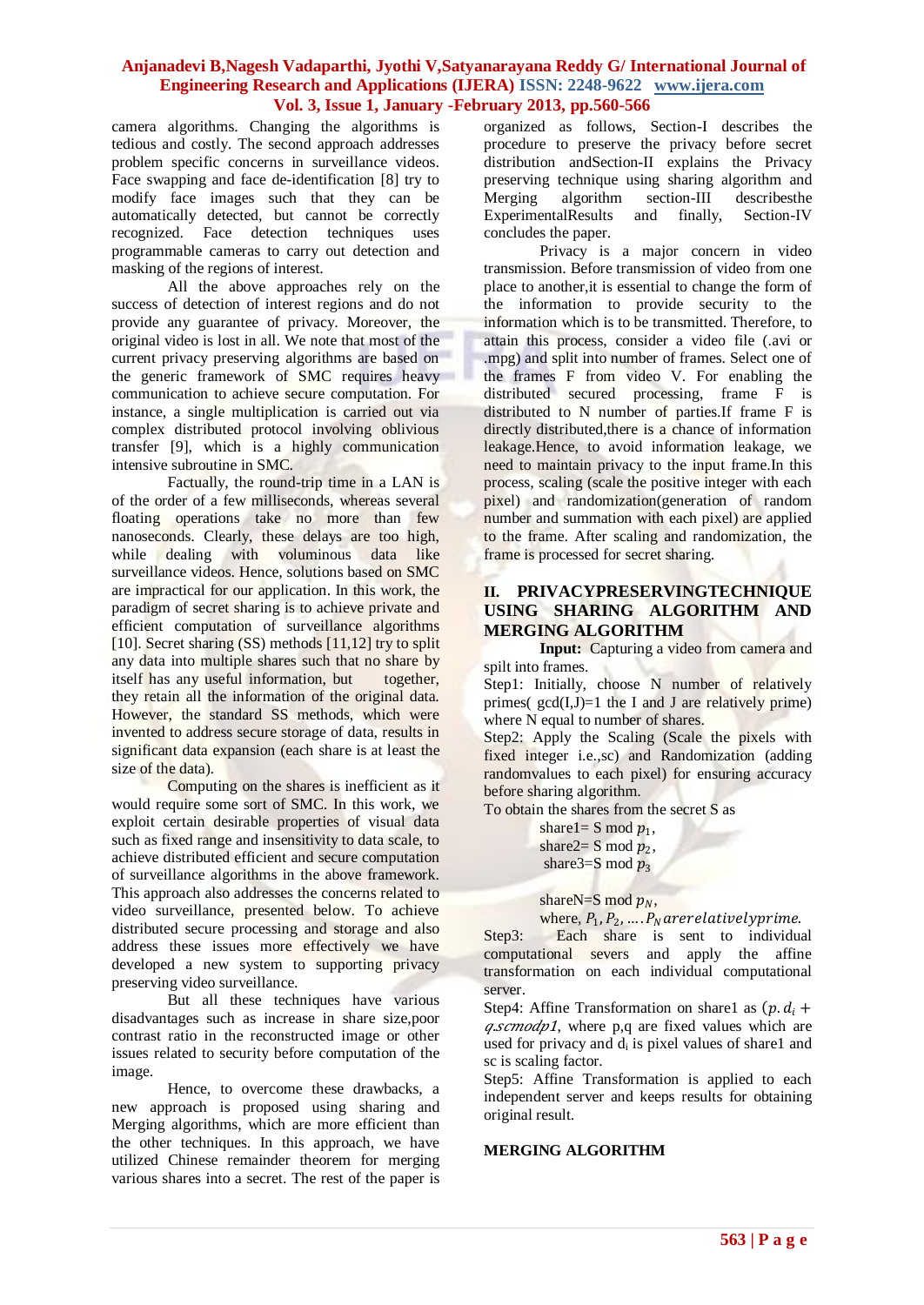We need to show that a solution exists and that is unique modulo M.

- 1. To construct a simultaneous solution, Let Mi= M / m<sup>i</sup> ,i=1,2,3,…………………,n. Where,  $M_i$  is the product of moduli except for i<sup>th</sup>term.
- 2. In this,  $GCD(M/m_i, m_i)=1$ . Using Extended Euclidean algorithm
- 3. We can find  $N_i$  such that  $M/m_i^*N_i \equiv 1$ mod m<sup>i</sup> Then,
- 4.  $X \equiv a_1^*(M/m_1)^*N_1 + a_2^*(M/m_2)^*N_2 +$ ..........+ $a_r^*(M/m_r)^*Nr$ .
- 5. Therefore,  $X \equiv a_i^* \{M/m_i\}^*N_i$

Rest of the terms yield the result to a value zero, Since M/m<sub>j</sub> $\equiv$ 0 mod m<sub>i</sub>, when i≠j. X satisfies all the congruencies in the system. X is the unique solution for modulo M.

Using Merging Algorithm to solve

- $X \equiv 2 \mod 3$ .
- $X \equiv 3 \mod 5$ ,
- $X \equiv 4 \mod 11$ ,

 $X \equiv 5 \mod 16$ .

Clearly, the moduli are relatively prime in pairs.  $M=3*5*11*16=2640.$ 

 $M_1$  = 2640/3 = 880, $M_2$  = 2640/5 = 528,  $M_3$  =  $2640/11 = 240$ ,  $M_4 = 2640/16 = 165$ .

We have  $880^*N_1 \equiv 1 \mod 3$ ,  $520^*N_2 \equiv 1 \mod 5$ ,  $240^*N_3 \equiv 1 \mod 11$ ,  $165*N_4 \equiv 1 \mod 16$ . Solving using the Extended Euclidean algorithm, we have  $N_1 = 1$ ,  $N_2 = 2$ ,  $N_3 = 5$ ,  $N_4 = -3$ . Therefore,  $x = 2*880*N_1 + 3*528*N_2 +$  $4*240*N_3 + 5*165*N_4$  $= 2*880*1 + 3*528*2 + 4*240*5 + 5*165*(-3)$  $= 7253 \pmod{2640}$  $= 1973.$ 

We have  $x = 1973$  as a common solution to the above system of congruence. All other solutions are of the form 1973+ *M*\**i*,*i*=1, 2, 3 . . . and so on.

#### **III**. **EXPERIMENTAL RESULTS**

In this process, consider any video file(eg: walk.avi), split into number of frames. Choose any input frame and apply scaling & randomization to preserve the privacy. Now, Scaled and Randomized image doesn't reveal any useful information. Hence, using the secret sharing technique, we can achieve the efficient privacy preserving process. Figure 1.c, Figure 1.d and Figure 1.e are the individual shares which are sent to the computational servers.



Figure 1.:(a)Input Frame taken from video. (b) After Scaling and Randomization (c)Share1 of the input frame (d)Share2 of the input frame (e)Share3 of the input Frame (f)Transformed Share1 of the input frame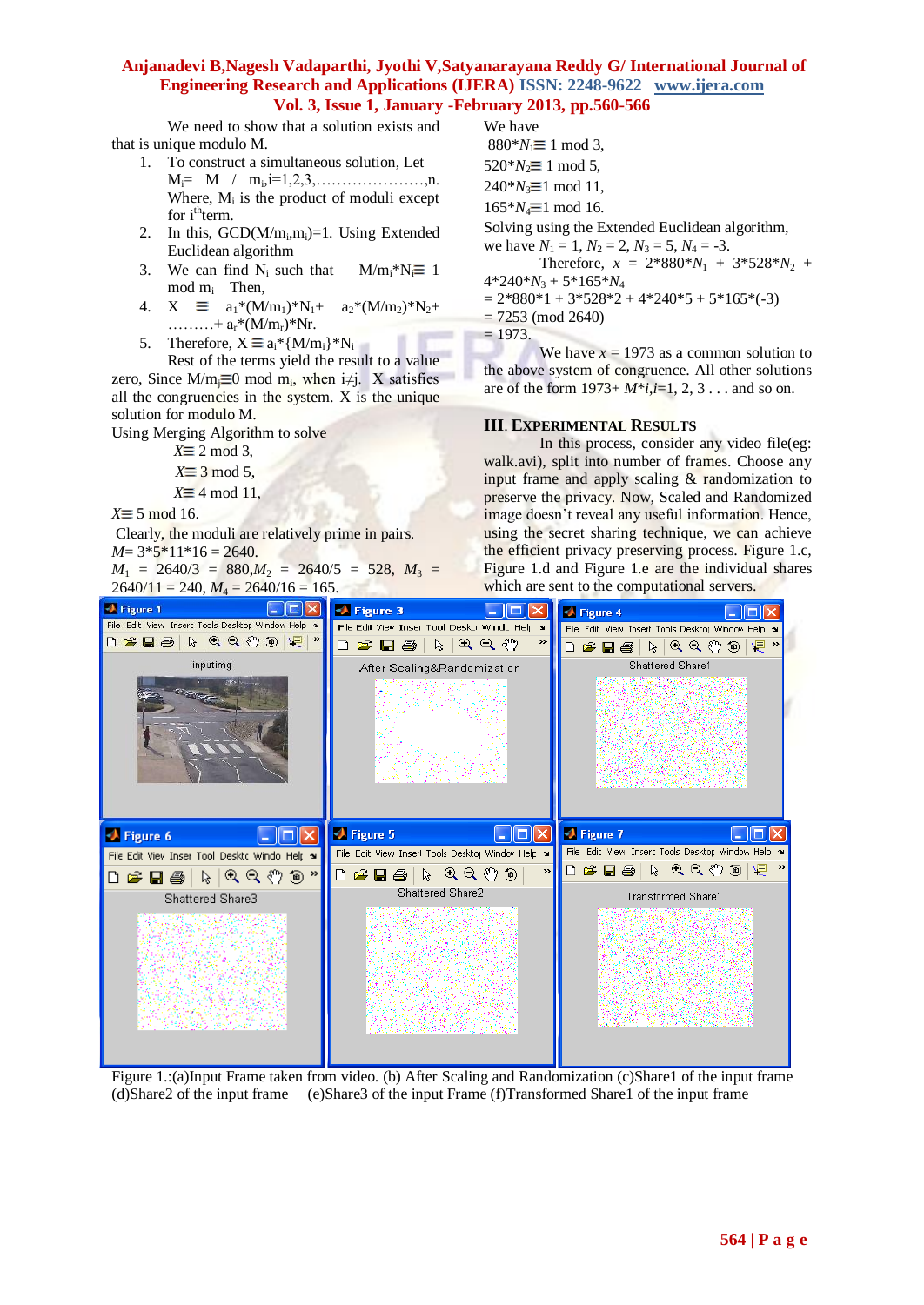| Figure 8                                          | <b>Eigure 9</b>                                   | Figure 10                                                                                                    |
|---------------------------------------------------|---------------------------------------------------|--------------------------------------------------------------------------------------------------------------|
| File Edit View Insert Tools Desktop Window Help > | File Edit View Insert Tools Desktop Window Help ~ | File Edit View Insert Tools Desktor Windov Help >                                                            |
| $ D \times B \oplus  $                            | 嗯<br>$\rightarrow$                                | $\rightarrow$<br>$\mathcal{A} \in \mathcal{A}^n \oplus \mathcal{A}$<br>$G$ defined<br>$\Box$<br>$\mathbb{Z}$ |
| Transformed Share2                                | Transformed Share3                                | outputimg                                                                                                    |
|                                                   |                                                   | <b>CONTRACTOR</b>                                                                                            |

Figure 2: (a)Transformed Share2 (b)Transformed Share3 (c) Reconstructed Frame

In this example, we used three computational servers to perform the transformation of shares. There, we applied transformation formula  $(p.d_i+q.SC)$  mod  $p_i$ , here p,q are positive integers that are used in reconstruction phase (for retrieving original image). Here, d<sub>i</sub> is the pixel values of the shares and  $SC$  is the positive scale factor and  $p_i$  is the prime number of the corresponding shares. Affine transformation is independent of each

computational server. The corresponding<br>Transformed shares are shown in Figure Transformed shares are 2.Finally,Observer will merge these three transformed shares using efficient sharing and merging algorithms.Our Transformation will give loss-less result in less time.

In this section, we also presented few other experimental results where sharing and Merging algorithms applied.

ä

|                                                                                                                                   |                                                                                                                                 | <b>J</b> Figure 4                                                                |
|-----------------------------------------------------------------------------------------------------------------------------------|---------------------------------------------------------------------------------------------------------------------------------|----------------------------------------------------------------------------------|
| $\Box$ D $\times$                                                                                                                 | $\Box$ o $x$<br><b>D</b> Figure 2                                                                                               | File Edit View Insert Tools Desktop Window Help                                  |
| Figure 1<br>File Edit View Insert Tools Desktop Window Help                                                                       | File Edit View Insert Tools Desktop Window Help                                                                                 |                                                                                  |
| <b>D # B &amp; A Q Q Y D Q Q B B B B</b>                                                                                          | <b>DGBS &amp; QQYDY DE ID</b>                                                                                                   |                                                                                  |
|                                                                                                                                   |                                                                                                                                 | Shattered Share1                                                                 |
| Input frame                                                                                                                       | After Scaling<br><b>Constitution</b>                                                                                            |                                                                                  |
| $\square$ $\square$<br><sup>4</sup> Figure 3<br>File Edit View Insert Tools Desktop Window Help<br><b>DSBS \RQ ♡ 9 Q UB I I D</b> | $\Box$ D $\times$<br><b>EX</b> Figure 5<br>File Edit View Insert Tools Desktop Window Help<br>D 2 B &   & Q Q O &   Q B   B   B | $\Box$ o $\times$<br>Figure 6<br>File Edit View Insert Tools Desktop Window Help |
|                                                                                                                                   | Shattered Share2                                                                                                                | Shattered Share3                                                                 |
| After Scaling and Randomization                                                                                                   |                                                                                                                                 |                                                                                  |

Figure 3.:(a)Input Frame taken from video. (b)Frame After Scaling.(c)After Scaling and Randomization (d)Share1 of the input frame (e)Share2 of the input Frame (f)Share3 of the input frame

| + Figure 7                                                                    | <b>D</b> Figure 8                               | <b>J</b> Figure 9                              | <b>Figure 10</b><br><u>- DIX</u>                |
|-------------------------------------------------------------------------------|-------------------------------------------------|------------------------------------------------|-------------------------------------------------|
| File Edit View Insert Tools Desktop Window Help<br><b>DEDS A GOOD FOR DEL</b> | File Edit View Insert Tools Desktop Window Help | Fle Edit View Insert Tools Desktop Window Help | File Edit View Insert Tools Desktop Window Help |
|                                                                               | <b>DGB&amp; A &amp; &amp; O @ QB BB</b>         | <b>DERS ARRAIO E DE</b>                        | DSB& A GGOOV DE BO                              |
| Transformed Share1                                                            | Transformed Share2<br>11 Martin                 | Transformed Share3<br>en 22 anima              | outputimg                                       |

Figure 4: (a)Transformed Share1 (b)Transformed Share2 (c)Transformed Share3(d) Reconstructed Frame